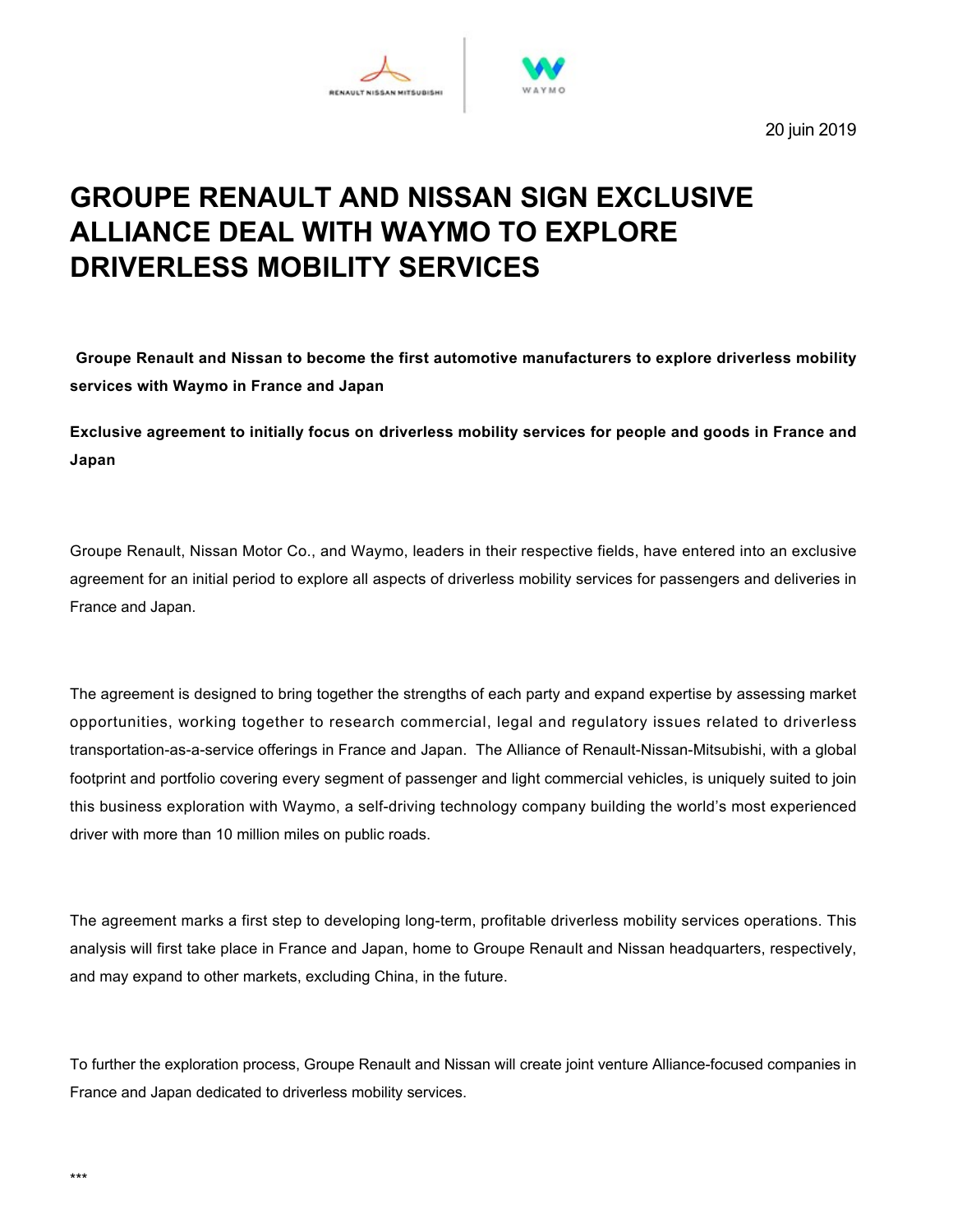#### **John Krafcik, Chief Executive Officer, Waymo**

*This is an ideal opportunity for Waymo to bring our autonomous technology to a global stage, with an innovative partner. With the Alliance's international reach and scale, our Waymo Driver can deliver transformational mobility solutions to safely serve riders and commercial deliveries in France, Japan, and other countries.*

#### **Thierry Bolloré, Chief Executive Officer, Groupe Renault**

*The story of tomorrow's mobility will be jointly written, with the cooperation of the Alliance with Waymo, as industry leaders, opening new perspectives for driverless mobility services. We believe this partnership will accelerate our commitment to deliver new shared mobility services and benefit the automobile ecosystems by placing us at the forefront of driverless mobility new business streams in our key strategic markets.*

### **Hiroto Saikawa, President and CEO Nissan Motor Co., Ltd.**

*As we continue our work through the midterm plan – Nissan M.O.V.E 2022 to evolve our business to meet changing consumer behavior, Nissan aims to be an early provider of driverless mobility service. Our expertise in the global automotive industry and expertise in strategic partnership will enable us to explore opportunities to grow our portfolio and deliver new value to customers with Waymo, the recognized leader in this space.*

#### 1. ABOUT RENAULT-NISSAN-MITSUBISHI:

Groupe Renault, Nissan Motor Company and Mitsubishi Motors represent the world's largest automotive alliance. It is the longest-lasting and most productive cross-cultural partnership in the auto industry. Together, the partners sold more than 10.7 million vehicles in nearly 200 countries in 2018. The member companies are focused on collaboration and maximizing synergies to boost competitiveness. They have strategic collaborations with other automotive groups, including Germany's Daimler and China's Dongfeng. This strategic alliance is the industry leader in zeroemission vehicles and is developing the latest advanced technologies, with plans to offer autonomous drive, connectivity features and mobility services on a wide range of affordable vehicles.

www.alliance-2022.com

[www.media.renault.com](http://www.media.renault.com/)

www.nissan-newsroom.com

www.mitsubishi-motors.com/en/newsrelease/